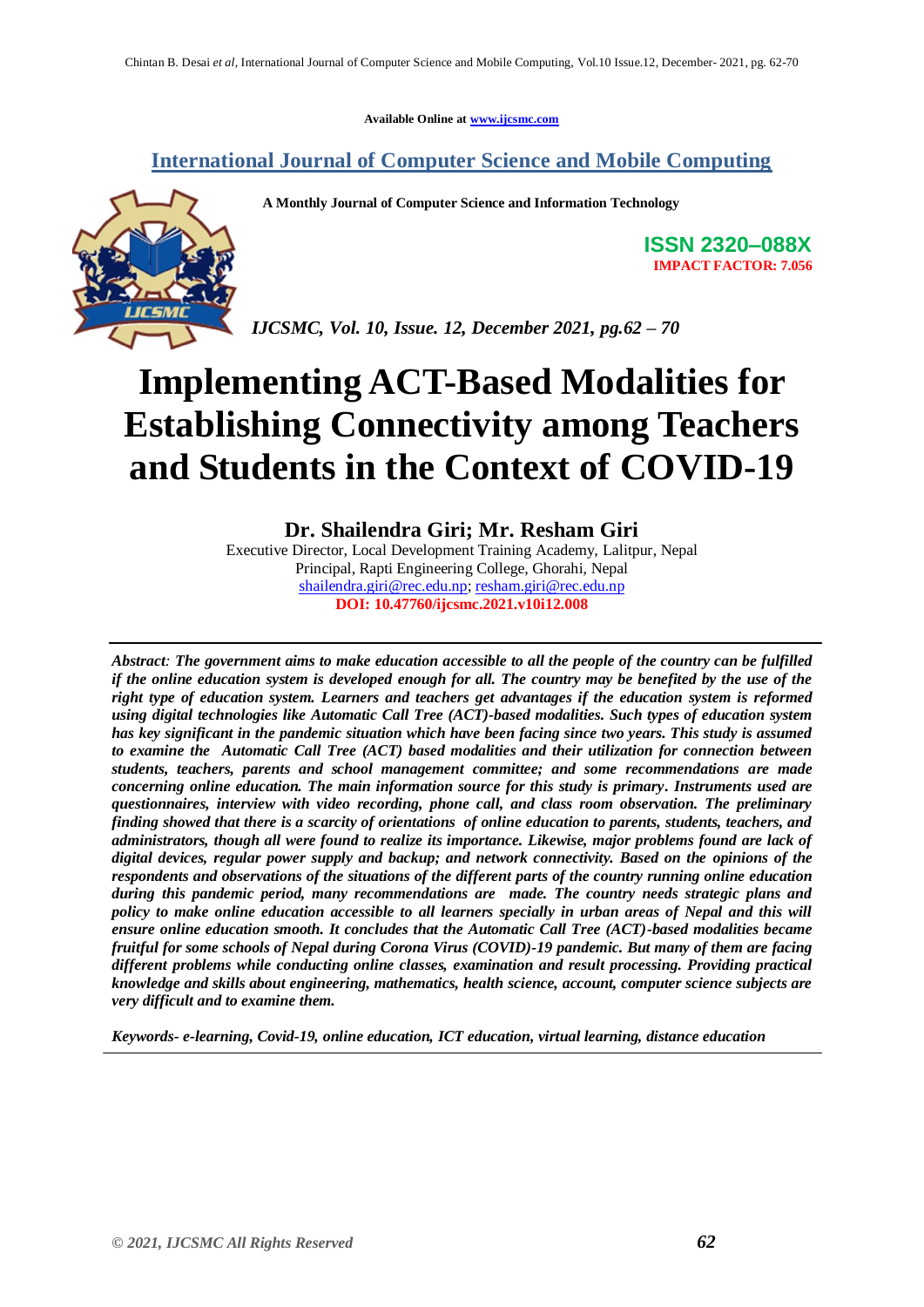#### **1. INTRODUCTION**

Today's world is rapidly changing due to ICT. The integration of ICT into education is crucial for realizing the society's everlasting desire to improve its way of life. The education in school by means of information and communication technology (ICT) can supplement, enhance, and change education for better improvement[1]. The application of ICT in developed countries has empowered teachers and learners, promoted changes, and fostered and developed if  $21<sup>st</sup>$  century skills, and the data to support these beliefs are rigorously enhanced. There is wide spread belief that ICTs can and the will empower teacher-dominated to student-centered. This transformation result in an increase in learning gains for students, creating and allowing learners to development their creativity like problem-solving abilities, reasoning skills, communication skills, and other higher-order thinking skills[2].

According to a UNESCO report [2], 1.6 billion children across 213 countries have been severely impacted by the temporary closure of the educational institutions. In order to mitigate the effect, educational institutions have responded to the closure differently in different contexts, both materials and human, available to them. A large portion of the choices need to join creative advancement so as to give probably some type of instructive reason. As distance and online education is needful on mechanical offices, including web and Wi-Fi, the differences that exist in their accessibility are extending the holes in access nature of training.

The government aims to make education accessible to all the people of the country can be fulfilled if the online education system is developed enough for all. The country may be benefited by the use of the right type of education system. Learners and teachers get advantages if the education system is reformed using digital technologies like Automatic Call Tree (ACT)-based modalities. Such types of education system has key significant in the pandemic situation which have been facing since two years in Nepal. Many of the study on COVID-19 show that pandemic has worse affected students learning and prosperity, and that possibly enlarges the fleabags among advantaged and delayed students in their impartial access to quality education. Moreover, the finding recommend at Nepal has increased various ICT and training since 2000 [7].

The different involvements, integrating ICT, has been initiated in schools for strengthening both teaching and learning. However, the incorporation of ICT in government education has been facing numerous difficulties. Recently, ICTs have not been utilized efficiently as a method of gaining knowledge, securing new information, and building capacities and skills in schools of Nepal because of a lack of strong implementation of education programs incorporating ICT and restricted access to ICTs across all reasons of the nation. Due to lack of ICT infrastructure, absence of qualified teaching staff, lack of strong motivation to use ICT for education, lack of affordability owing to expensive digital technology for poor students [4].

The present world today is experiencing the COVID-19 pandemic. This circumstances has gravely affected the way of life and live hood of the individuals. Various measures are being compulsory around the globe to contain the spread of this disease. The Government of Nepal also imposed nationwide lockdown as a strategy to prevent the transmission of COVID-19 since  $27<sup>th</sup>$  March 2020 which has been extended multiple times and it is still unclear to what extent this situation would proceed. Therefore, a large number of school-going childrens are restricted from going to their schools and universities. Assignment of potential modalities to continue education and careful planning is needed to come with appropriate models for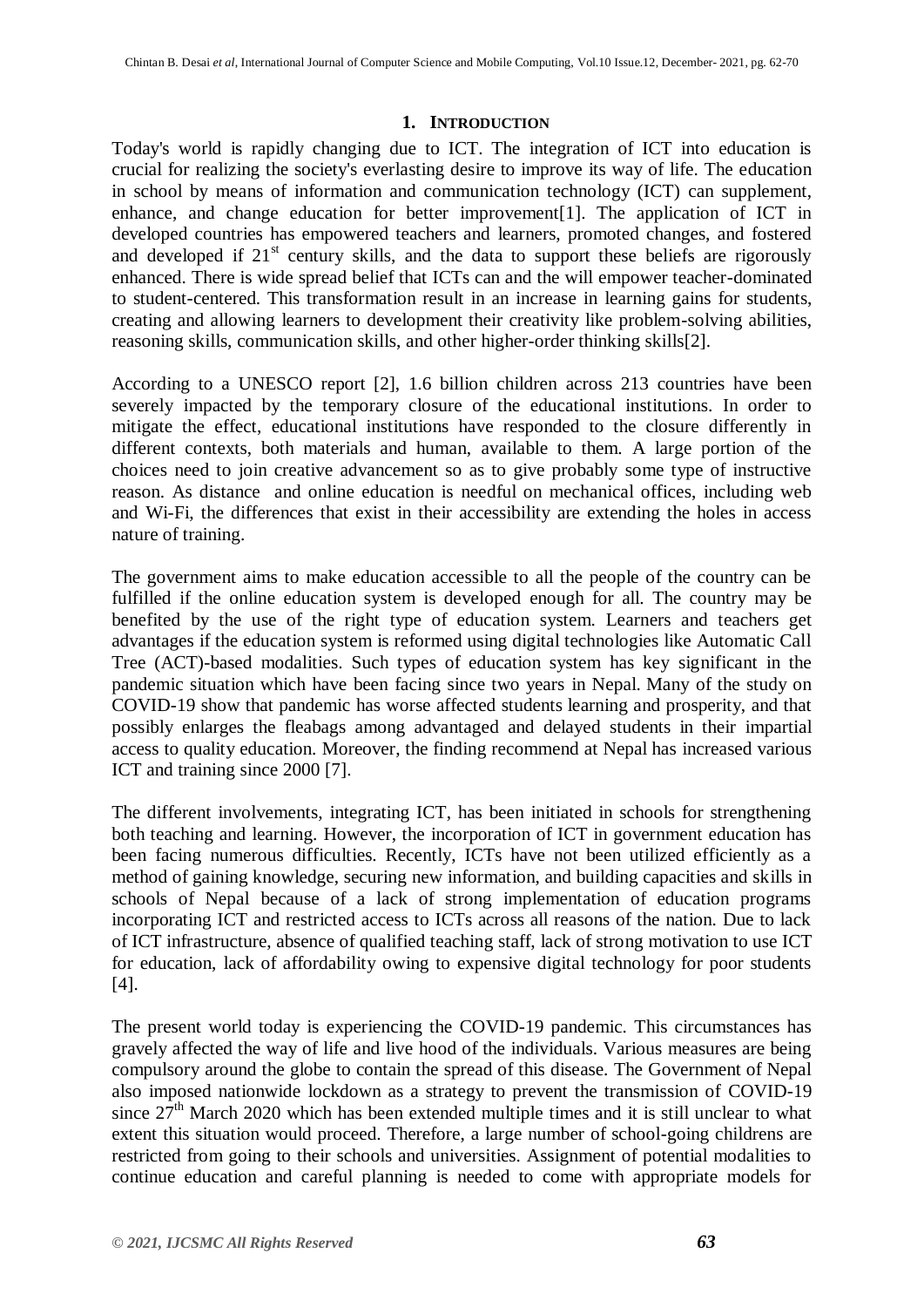limiting the long term significances of this shutdown. However, such studies are lacking in Nepal due to COVID-19[7].

In this context, the application of ICT in the education sector across the nation seems desirable. While developed nations are more ready to move to advanced web-based learning methodologies, the situation is extremely blended in developing nations like Nepal. There are cities, well equipped which ICT infrastructures where online classes using different mediums such as Google Meet, Zoom, Skype and What Apps are already being widely used while there are areas which are even lacking of proper mobile phone network [17]. The possibility of inequality in accessing technology might exist but fortunately, we are seeing a great deal of inventiveness in numerous nations. The basic notion is to utilize all possible conveyance modes of ICT that is available and feasible depending upon the context. Radio and TV are exceptionally amazing assets and it emphasizes that remote learning isn't just about webbased learning and is more to words blended media learning. Also this can helpful and unbiased to both differently able and financially weak students [4].

However, remote learning has not been adapted in the government education system in Nepal, or the information revealing such intervention is not widely available. A quick telephone and field data survey was conducted, by Local Development Training Academy (LDTA) in the school of Morang, Sunsary, Makwanpur, Kathmandu, Latipur, Bhakktapur, Chitwan, Nawaparasi, Rupandehi, Kapilvastu, Gulmi, Pyuthan, Dang, Banke, Surkhet, Kailali indicated that currently the public schools have conducted only very limited to null activities to connect the students and teachers [4].

Limited activities include visiting students' homes, counselling through phones, delivering classes through FM radios and Televisions. In fact, the majority of the schools are waiting for the lockdown to be uplifted. But it was also noted that the majority of the students have at least a cell phone in their home though they lack personal mobile phone [14].

In this situation, it becomes desirable to implement Automatic Call Tree (ACT)-based modalities in the school of all 7 provinces of Nepal to cope up the current situation of students, teachers and school management committee in terms of their access to ICT infrastructure across different contexts of the nation via mobile phone [7]. This, together with assessment of different ICT modalities based on experts' consultation and review of literature, could be basis for designing a comprehensive ACT-based education program that is applicable immediately for every teacher and learner irrespective of their age, gender and location to promote education for all.

This article is effort to examine ACT-based modalities on initiating the piloting the schools, student centric teaching and learning and the effects of COVID-19 on schools and universities on education. Based on the analysis of secondary sources/data and published news matters, the article reviews, national, international reports, books used to encapsulate the study. It highlights the challenges of the pandemic.

# **2. LITERATURE REVIEW**

# **2.1 International efforts to manage the impact of COVID-19 on school education**

Different nations have received a scope of measure to react to the pandemic relying upon their accessible assets. France, Italy, Germany, Australia, the UK and the US, have embraced separation learning as a way of making up for the trouble. They immediately improved their e-learning states to make normal separation learning focus entryways and gave understudies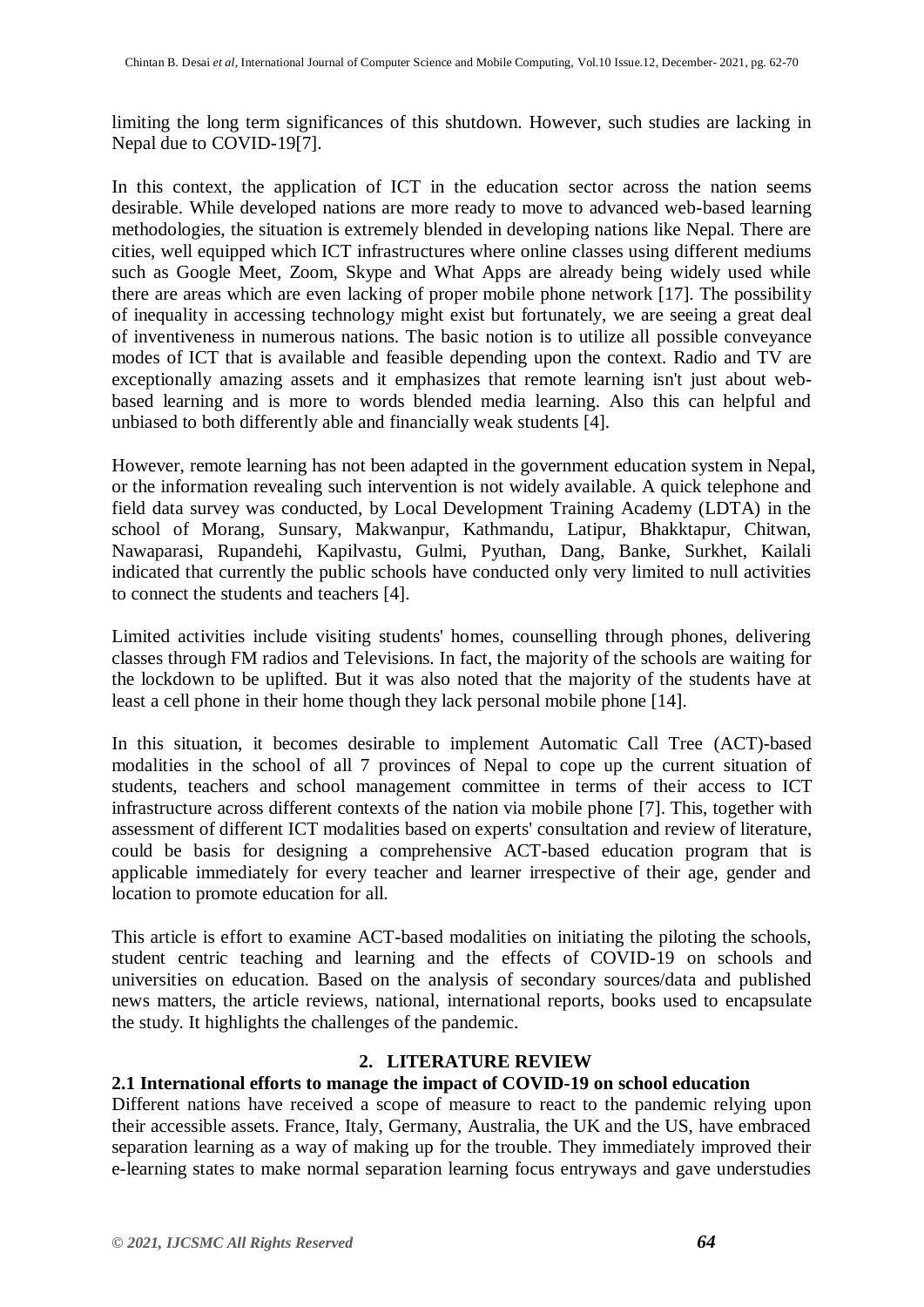access to e-substance and storehouse through cell phones. In these countries, all guardians, foundations, teachers have held hands together to make advance assets so that they could conveyed through virtual homerooms [5]. Similarly, the two most crowded nations like India and China, have both setup national e-learning gateways with access to the national vault of learning assets for guardians, instructors, understudies. China has adjusted adaptable internet instructing approaches to encourage learning. However, it has reinforced online security through the joint efforts of all specialist coops and made arrangement of psych-social help for guaranteeing 100% internet learning [5].

For illustration, in South American countries such as Argentina, Chile, and Brazil, where access to internet and internet connectivity is a major issue, and traditional technologies to deliver lessons and resources from a single, coordinated national education portal for students, teachers, managers, and parents. Radio, 3 television, YouTube channels, recorded lessons and digital educational resources/materials on demand are combined together to provide lessons to students who do not have reliable access to the internet [21]. Same way, Indonesia and Malaysia have mobilized all major technology providers, internet providers and TV communication channels to join hands of their ministries to provide live education programs for students as well as teachers. In Indonesia, Education TV, 'Learning House' and Online learning system program provide access to learning resources. Together, they provide "a learning management system as well as digital lessons, electronic textbooks and practice assessment tools aligned to the curriculum" Similarly, Malaysia has launched a new TV channel to deliver education through TV programs to all students, especially those without Internet access. These programs are also live-streamed on the Ministry's online learning platform which offers access to on-demand content as well as digital textbooks[21].

Radio, TV, YouTube channels, recorded exercises and computerized instructive materials on -request are joined together to give exercises to understudies who don't have solid access to the web. Likewise, Malaysia has propelled another TV channel to convey instruction through TV projects to all understudies, particularly those without Internet access. [6]. Our country Nepal has used Radio, TV channels and social medias like Viber, Whats App, Skype, Messenger for sharing educational materials in a students groups. ICT applications like Google Meet, Microsoft teams and Zoom also used to conduct online classes.

# **2.2 Impact of COVID-19 on education in Nepal**

The huge impact of lockdown, schools and colleges in Nepal have been partially closed near about one year. After that second wave of COVID-19 has interred into Nepal very repeatedly. On account of the mandatory conclusion the schools and colleges for an impressive time frame, the instruction framework has changed significantly, with the unmistakable ascent of e-learning where by educating and learning is embraced remotely and on advanced stages. According to the record of Health and Population Ministry of Nepal, now, the third wave of COVID-19 is increasing day by day [4].

UNESCO (2020) estimates that '*nearly nine million (8,796,624) students in Nepal are affected due to school/university closures in response to the pandemic. Out of this number, 958, 127 (11%) are in pre-primary, 2,466,570 (28%) are in primary, 3,463,763 (39%) are in secondary and 404,718 (5%) are in tertiary education.'* The current situations showed that understudies in Nepal are influence distinctively by the pandemic. The study found that 56% of solidary individuals in Nepal approach the web. As indicated by Pandit (2020), just 13% schools may have the option to run online classes, however 35% schools approach the web.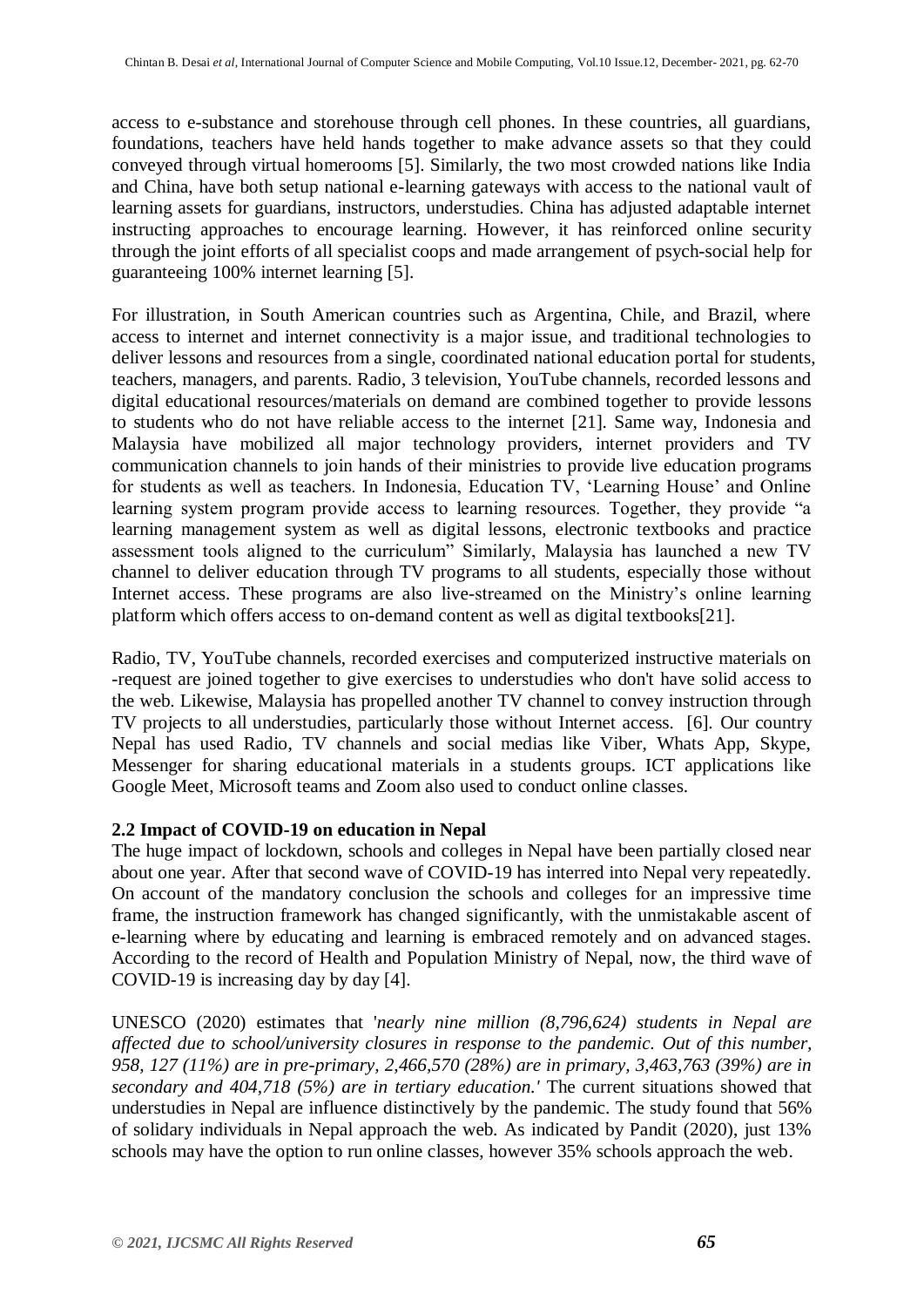#### **2.3 Automatic Call Tree (ACT) Modality and COVID-19**

The COVID-19 has made us think of an alternative way to teach our students, academician, institutions and teachers. Though, very few schools and universities have started to run online classes during this pandemic, and many of the students in Nepal are out of Internet access [19]. Automatic Call Tree Modality, an ICT based modality as initiative with the motive of connecting as much as interested schools, colleges and their respective students distributed geographically. The education in  $21<sup>st</sup>$  century will progressively grasp on the ACT based modality of teaching and learning through the phone. The ongoing pandemic made an open door for the Nepalese learners to develop the human resources and ICT frameworks at school and colleges. As it isn't sure to what extent this pandemic will proceed, a slow joining of ACT-based modality of teaching and learning through the phones is the interest of the time [3].

#### **3. Methodology**

Automatic Call Tree (ACT) model was developed in Japan and it is successful model in developed countries like Nepal in present context. The Automatic Call Tree (ACT) model illustrated the whole procedure using via telephone or internet. Therefore, this methodology is used for effective communication and the exchange of teaching and learning materials and the conducting of required assessments. For any technical support, the particular IT officer troubleshot the generated technical issues. The telephone operator supports the communication among the teachers and learners, supports the continuation of the flow of the cycle.

#### **3.1 Automatic Call Tree (ACT)**

Automatic Call Tree (ACT) is like a tree structure adjoining the learners by parents and further those students acts as parents adjoining remaining learners in a group until all the members join that tree in a logical manner. So, an automatic call tree model forms a tree of students in a class for establishing the connectivity among students and between teachers and concerned students for communication purposes. The group gets scattered geographically for the occupancy of their native locations for existence due to which they lose their connectivity with other members, with the reach of telecom services in very corner of the nation, the ACT facilitates with re-establishing the lost connectivity among the members of the group [3].

#### **i. Automatic Call Tree Formation**

This is a popular model which has been implemented in the closed school due to ongoing pandemic with the vision of establishing the lost connectivity among teachers and their students to transfoer reliable information to them. The teacher formulates a tree selecting 2-4 students both girl and boy from particular class and instruct them to transfer the teacher's phone number along with his/her message/study contents to transfer his/her remaining 2-4 selected classmates and further they instruct them to follow the same to remaining students in that class until all the students from that class receives the teacher's number and message/study contents and the cycle continues as show in figure 1.1.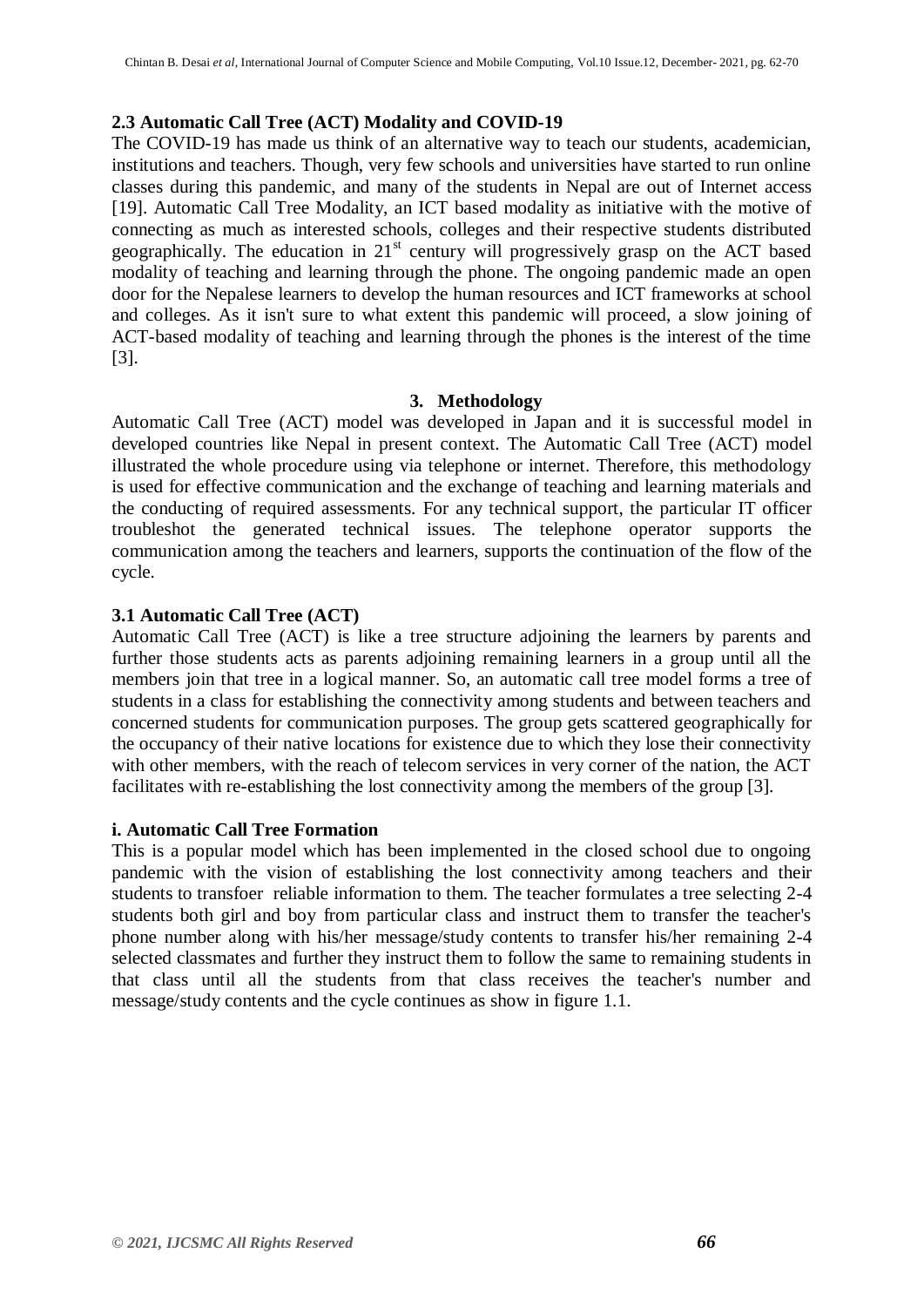

#### **Fig 1.1. Automatic Call Tree Formation**

*Source: Google*

#### **ii. Database Management and Monitoring**

The instructor keeps the record of all students who are participated in class using database management system. The database includes the detailed information of the student, his/her phone number among with the alternate number, location, available timing, message transferred by their teacher and query raised by the students, assignments, short notices, news, etc. Teacher checks, manages, and updates the database in a regular manner in order to keep track of activities that are being carried out [17].

#### **3.2 Conference Call Service**

The conference call service has made easiness to connect groups of students and teachers at a time and transfer messengers and ACT-based content to students. The conference calls service facility is automatically activated during the purchase of postpaid plans and in case the service is not automatically activated, customer needs to fill up the service request form available at NTC/Ncell Office. The detailed information of standard charges including special packages can be accessed from NTC/Ncell application for by dialing \*1415# for NTC and \*17123# for Ncell [3].

#### **3.3 Video Conference and Whatsapp Group Discussion**

The COVID-19 pandemic from February to July 2020, the teaching and learning process in Nepal was conducted by using several learning platforms and communication devices, such as; Viber, Edmodo, Google Classroom, Moodle, Zoom Meeting, Microsoft Team and other Learning Management Systems. The institutions had fortunately implemented mixed learning long before the pandemic [13]. There are many technologies and applications used to carry out this project successfully such as Facebook, Whatsapp, web, phone tablet, PC and many more.

#### **i. Zoom Video Conferencing**

Zoom video conferencing is admired for its transmission, great HD video and sound and joint effort offices. Learners can likewise join a Zoom meeting without marking into the application, however, should pursue a record to have a video gathering. They can text talk and screen sharing. Zoom facilitates groups and associations to unite their organizations in a frictionless domain to complete more [5].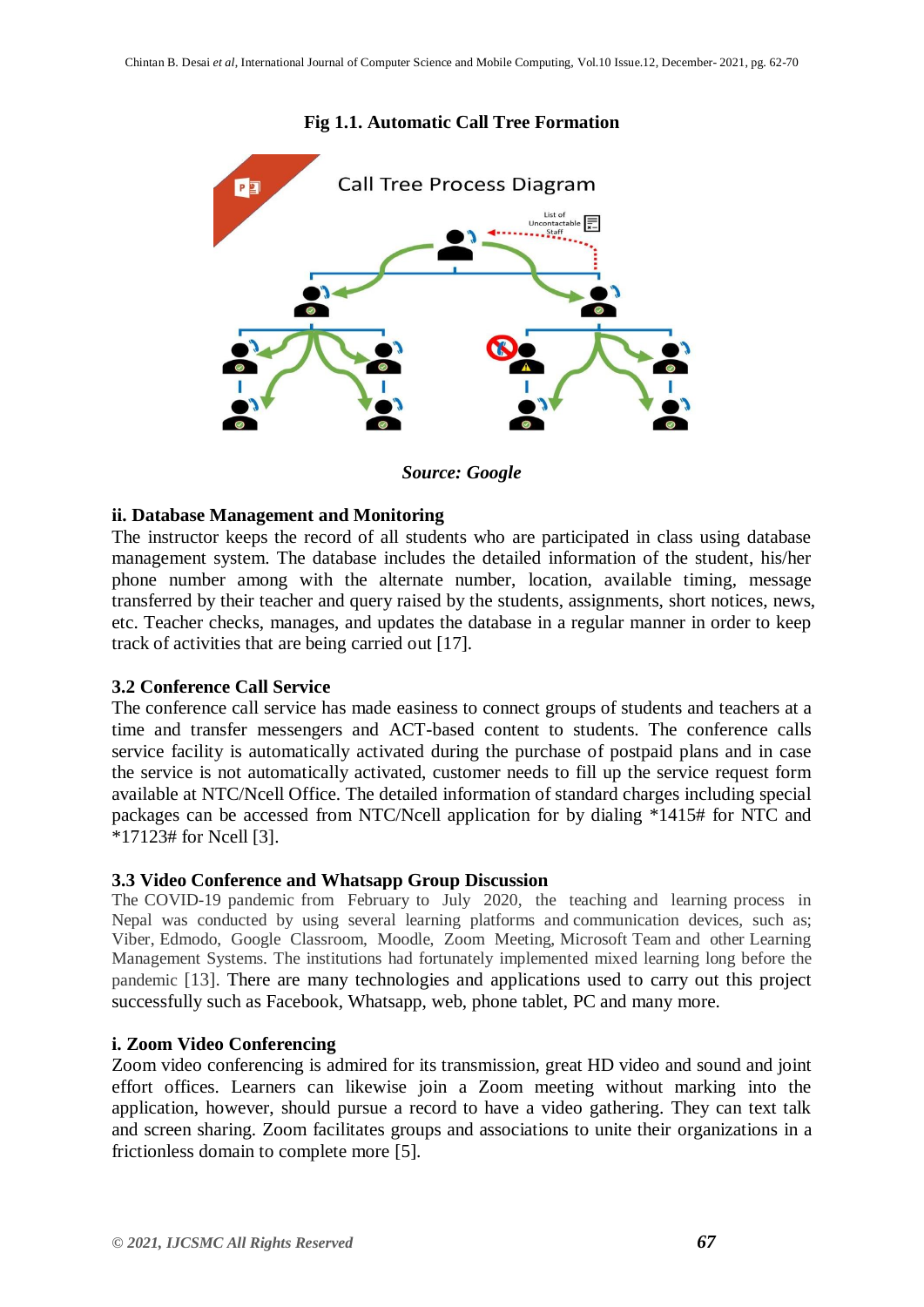#### **ii. Whatsapp Group Discussion Live/Chat**

Many of students and teachers widely used WhatApp groups for chat and discussion with learners and such stakeholders. It is simply an American freeware, cross-platform messaging, and Voice overIP(VoIP) service owned by Facebook. The regular update of the program, sharing and verifying of the developed contents, news, instructions and essential links were shared in the group of WhatsApp [5].

### **3.4 ACT-based digital library**

It is an extraordinary library with an attractive collection of computerized objects that can incorporate content, visual material, sound material, video material, put away as electronic media designs. The generated contents were than transferred to the students by the teachers involved in implementing ACT in school. Initially, the platform form for publishing online contents was set to Facebook, Google drive and WhatsApp, later on, the separate database was created.

#### **3.5 Sampling strategy of schools for ACT Implementation and Execution**

According to the Constitution of Nepal 2015, there are 7 provinces in the newly structured Federal Nepal. Each provinces consists of a number of community and institutional schools. Mountain, hill and terai are three broad ecological zones of Nepal. Each province consists of at least one eco-reason. Various schools exist in different ecological zones with distinctly different characteristics and features [3]. There are two types of schools in Nepal are i. Community schools and ii. Private schools which is elaborated in Table 1.

| <b>Province</b> | <b>Ecological</b> | <b>Urban</b> | Rural | Community      | <b>Institutional</b> | <b>Total</b> |
|-----------------|-------------------|--------------|-------|----------------|----------------------|--------------|
|                 | Zone              |              |       | <b>Schools</b> | <b>Schools</b>       |              |
| Province 1      | Mountain          | 49           | 88    | 5498           | 1232                 | 6721         |
|                 | Hill              |              |       |                |                      |              |
|                 | Terai             |              |       |                |                      |              |
| Province 2      | Terai             | 77           | 49    | 3320           | 533                  | 3853         |
| Bagmati         | Mountain          | 45           | 74    | 5243           | 2145                 | 7388         |
|                 | Hill              |              |       |                |                      |              |
|                 | Terai             |              |       |                |                      |              |
| Gandaki         | Mountain          | 27           | 58    | 3772           | 835                  | 4607         |
|                 | Hill              |              |       |                |                      |              |
|                 | Terai             |              |       |                |                      |              |
| Lumbini         | Hill              | 36           | 73    | 4629           | 1135                 | 5764         |
|                 | Terai             |              |       |                |                      |              |
| Karnali         | Mountain          | 25           | 54    | 3013           | 186                  | 3199         |
|                 | Hill              |              |       |                |                      |              |
| Sudurpashchim   | 34<br>Mountain    |              | 54    | 3560           | 509                  | 4069         |
|                 | Hill              |              |       |                |                      |              |
|                 | Terai             |              |       |                |                      |              |
|                 |                   | 293          | 460   | 29035          | 6566                 | 35601        |

**Table 1: Total Municipalities and Schools in Nepal.**

Note: The urban is the sum of all three kinds of municipalities ( Metropolitan city, Sub-Metropolitan city, and Municipality whereas the rural strata are the total numbers of Rural municipalities.

*Data Source: NDRI Project Report 2020.*

#### **4. Challenges**

The online situation presents challenges for many academic staff and learners who increasingly require higher levels of technological competency and proficiency on top of their regular academic assignment [11]. The major issues related to ACT-based online learner, instructors, and content development. Learners' issues involved learners' potentials, readiness, identity, and participation in online courses. Instructors' issues involved altering faculty roles, transitioning from face-to-face to online, time management, and teaching methodology.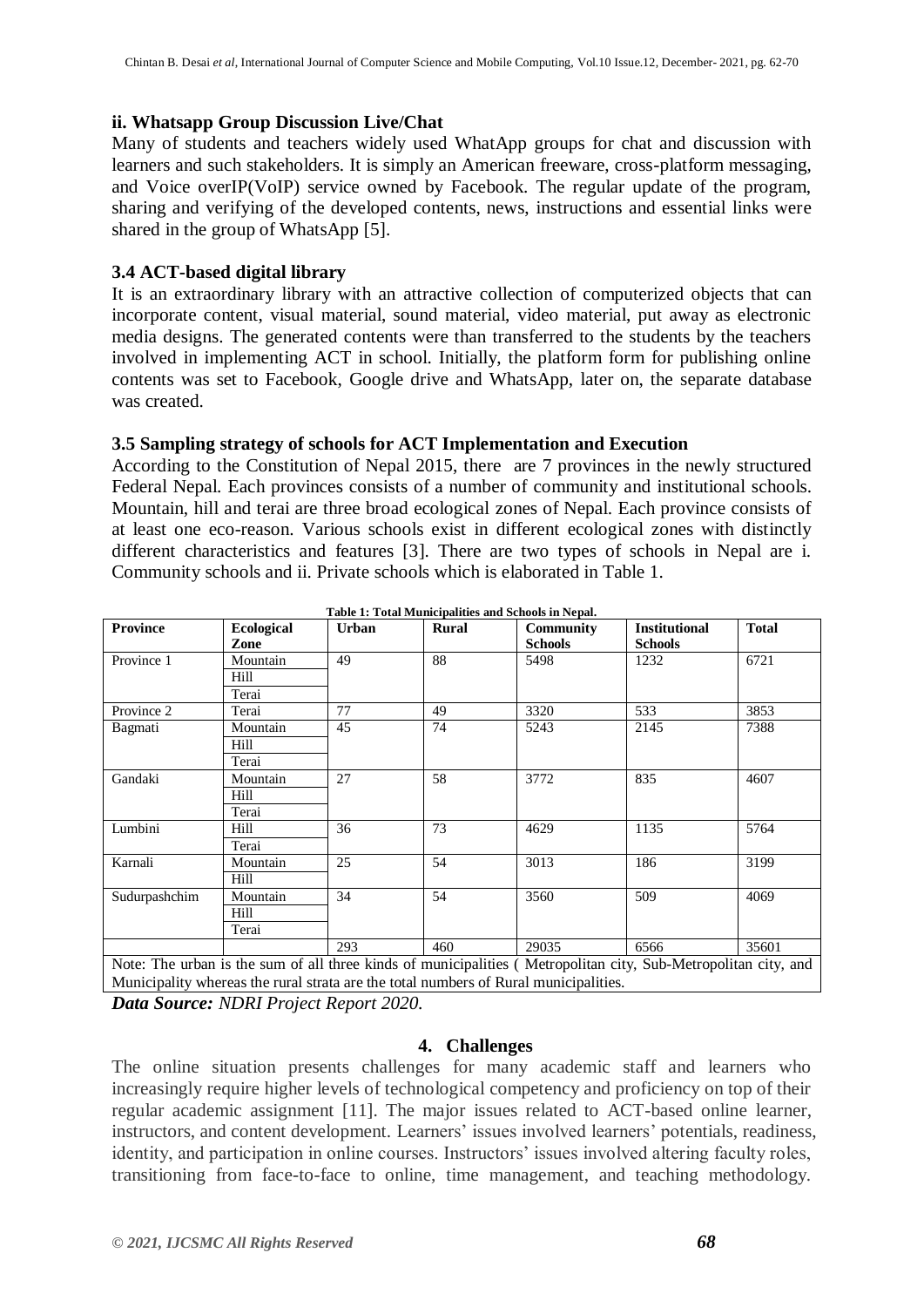Content issues comprised the role of instructors in content development, mixing of multimedia in content, role of instructional strategies in content development, and attentions for content development. It is essential to address these challenges in ACT-based online education, need to provide professional development for trainers, trainings for learners, and technical support for content development. The institutions and staffs should be ICT friendly [12]. There are some challenges and limitations in the implementation of ACT-based modality in the schools. The major challenge is the issue of network and mobile balance in the students' and teachers' phone.

#### **The other challenges:**

- i. Many of the schools at rural areas have been facing the network problems and limited balance in the cell phone of learners and teachers.
- ii. Most of the students don't have their personal mobile phone, they couldn't join the class if their parents will out of home.
- iii. It is difficult to solve the problems of mathematics, computer science, science, account, health and engineering subjects.
- iv. Some parents were not to ready to provide cell phone to their child but some of them have lack of economic status too.
- v. Due to the electricity discontinuity mobile phones couldn"t fully charged so students couldn't attend full classes.
- vi. Students and teachers could not get the teaching and learning material in time. Students especially in rural are facing this problems.

#### **5. Result**

In the context of COVID-19, student-centric teaching and learning was started immediately in five public schools of every seven provinces via mobile phone access. ACT-based modalities were established to initiate the piloting of 35 schools, 5 schools of both rural and urban areas from each province as an initiative to engage their students during the study. Approximately 85% of students from each school and 250 teachers were benefited from a series of events. The whole approach made the communication and exchange of teaching and learning materials effective. Time to Time Zoom meeting were conducted between teachers and management committee as well as students.

#### **6. Discussion and Conclusions**

The study has provided a situational analysis of education during the COVID-19 at schools and universities in Nepal. The COVID-19 pandemic has created some kind of educational disorder on the educational system in the globe. The pandemic has serious impacts on the teachers' and students" learning-teaching, family life as well social activities. It has huge gap between advantaged and disadvantaged children in their equitable access to quality education and access to technology. The proper actions is needed to continue the whole education system else it may be collapse at any time. Under the leadership of relevant ministry to explore possibilities a task force on education in each province needs to be set up in time. The study concludes that many of the students have not access to technology, some e-learning platforms are using by few learners those students who have access to technology. There is a vast gap in digital divide and technology access due to economic problem. Both public and private institutions have practiced different online learning-teaching system. But very few of them have got success on their profession. It concludes that the ACT-based modalities became fruitful for some schools of Nepal during COVID-19 pandemic. Its future is bright if could implement in our community schools, especially in rural areas of Nepal.